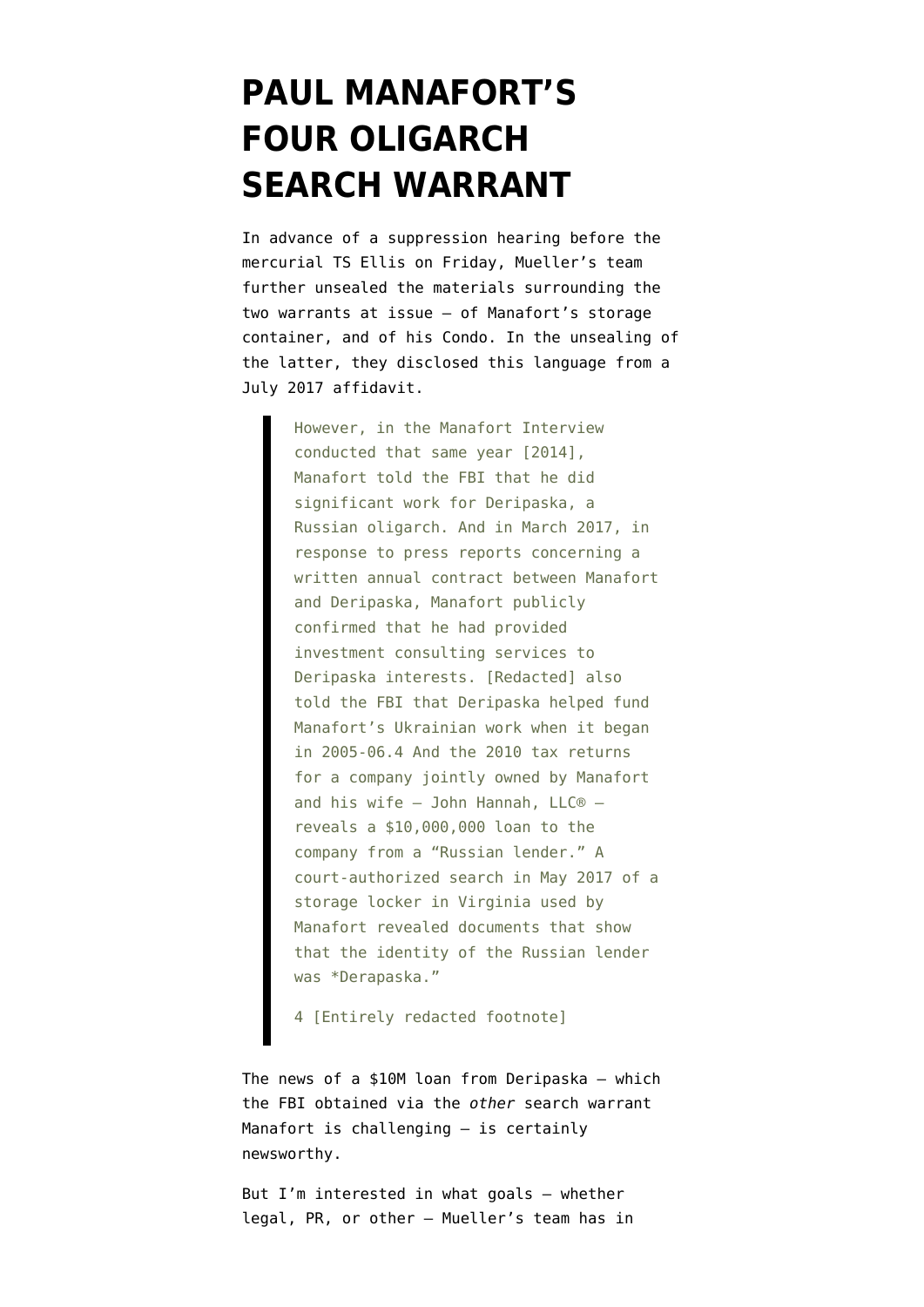unsealing this information for the Friday hearing, especially when it would have been so damn useful in the challenge to Mueller's authority that Ellis [just rejected](https://www.emptywheel.net/2018/06/27/in-trumpian-fashion-paul-manafort-wins-by-losing-on-challenge-to-mueller/), given how it makes the tie between the Party of Regions work and the willingness to "collude" with Russians to help Trump win much more directly.

But it's not just Deripaska. The July affidavit names four Russian or Ukrainian oligarchs. In addition to Deripaska, there's this reference to Rinat Akhmetov.

Yanukovych to power. Manafort told the FBI in an interview also in July 2014 ("the Manafort Interview") that he performed work for the Party of Regions, as well as significant work for Rinat Akhmetov, a financial supporter of President Yanukovych, and for Oleg Deripaska, a Russian oligarch.

## This redacted reference to Dmitri Firtash.

identity of the Russian lender was "Derapaska." Finally, in the Gates Interview, Gates admitted that Manafort met with another oligarch, to discuss a New York real estate transaction they would undertake together and to pitch other ideas. In the Manafort Interview, Manafort also admitted approaching to propose the New York deal, which according to business records publicly filed in a New York litigation was initiated in 2008.

And this likely accidental newly unredacted reference to Aras Agalarov, the guy behind the June 9 meeting.

Communications, records, documents, and other files involving any of the attendees of the June 9, 2016 meeting at Trump tower, as well as Aras and Amin Agalorov:

We knew of all these ties. Now we know they're all part of what the Mueller team is looking at as they continue to investigate Manafort.

Yet only the detail that it took the May 2017 search on Manafort's storage unit to confirm that Deripaska had bankrolled the Party of Regions work(and therefore to demonstrate the import of Konstantin Kilimnik being named a coconspirator in Manafort's efforts to tamper with witnesses), as well as that that detail came from a cooperating witness, would help the government demonstrate that the two searches were valid.

The materials also include the [warrant](https://www.emptywheel.net/wp-content/uploads/2018/06/180626-Manafort-Search-Warrant-.pdf)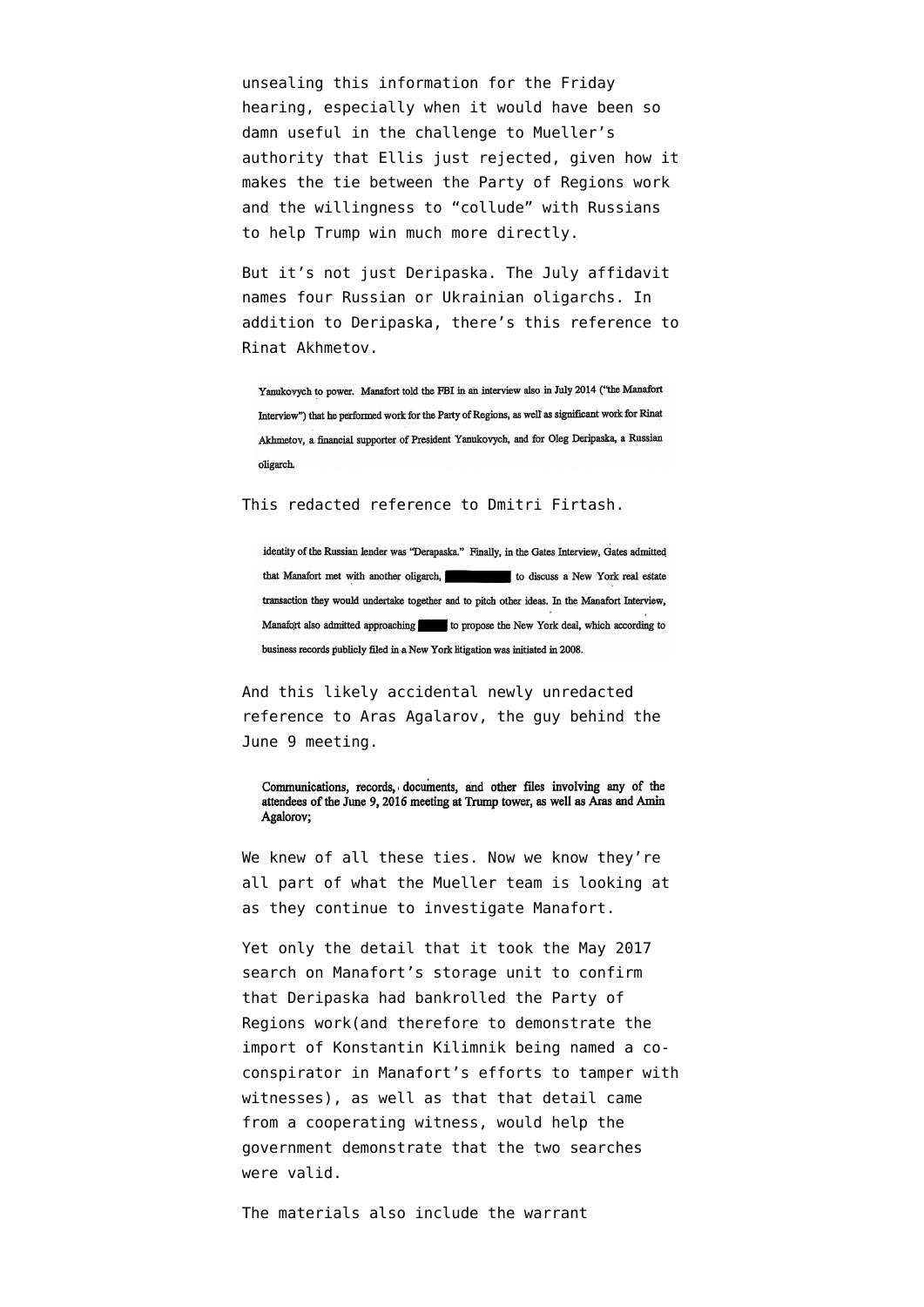[returns,](https://www.emptywheel.net/wp-content/uploads/2018/06/180626-Manafort-Search-Warrant-.pdf) which probably *will* be discussed. In addition to proof that only a fraction of the boxes from the storage facility were seized, [which has been clear for some time](https://www.emptywheel.net/2018/04/11/manaforts-suppression-motion-tries-to-suppress-any-june-9-meeting-information-obtained/), the July return provides far more detail on the slew of devices the government seized. They show that all but possibly one of the iPods seized are recent enough to be used for secure texting.

RMC\_IPOD\_TOUCH - Apple iPod Touch 8 Gigabyte (GB) 4th Generation, Model: A1367, MC540LL/A, Serial Number (S/N): A file system and logical extraction was made.

RMF\_IPOD\_TOUCH1 - Apple iPod Touch 8 GB 4th Generation, Model: A1367, A file system and logical extraction was made.  $MC540LL/A$ ,  $S/N$ : RMF\_IPOD\_TOUCH2 - Apple iPod Touch 8 GB 4th Generation, Model: A1367, A file system and logical extraction was made.  $MC540LL/A$ ,  $S/N$ : RMF\_IPOD - Apple iPod 160 GB, model: A1238, S/N: A forensic image was made. Note: The forensic image was inadvertently named the same as RMF\_FLASH10.

RMK\_IPOD\_TOUCH1 - Apple iPod Touch 8 GB 4th Generation, Model: A1367, MC540LL/A, S/N:<br>MC540LL/A, S/N:<br>RMK IPOD TOUCH2 - Apple iPod Touch 8 GB 4th Generation, Model: A1367, A file system and logical extraction was made. MC540LL/A, S/N: A file system and logical extraction was made.

The imaging or seizure of all these iPods (there are more!) had been one [complaint](https://www.emptywheel.net/2018/05/01/paul-manaforts-ipod-and-other-apple-product-habit-rivals-his-antique-rug-habit/) of Manafort's. Coupling these technical details with the reaffirmation that Mueller was searching for evidence on the June 9 meeting, where Manafort is known to have taken notes on a device, would justify seizing such things.

The warrant return also reveals that one of Manafort's iPhones doesn't have an Apple ID.

This, however, may be my favorite detail from the search warrant return.

Pack of 4 DVD discs, "Hyatt Regency Kyiv" notepaper used to make handwritten notes mentioning "laptop", "flashdrin", "and "disc"

Hmm.

Also, the latter search return makes it clear that FBI carefully segregated any materials that might be privileged.

In any case, while the search warrant return, coupled with the unsealed parts of the affidavit, will certainly be useful Friday. Six pages of the affidavit, including all discussion of what the government knew about the June 9 meeting on July 26, 2017, remain redacted. Remember, this search happened after Manafort